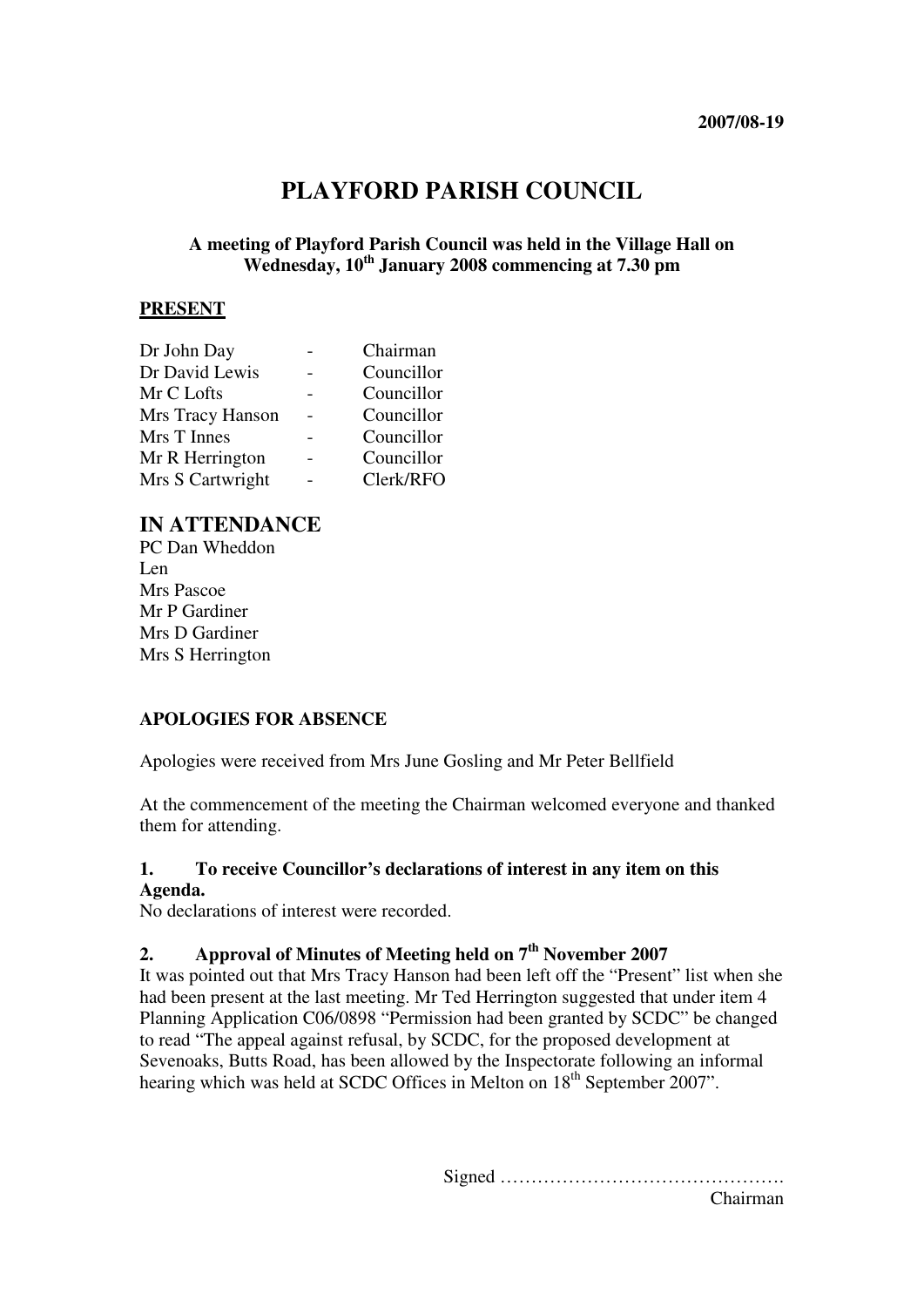The minutes of the meeting held on  $7<sup>th</sup>$  November 2007, subject to the above amendment, were approved as a true and accurate record of the discussion at that meeting. The minutes were then signed by the Chairman.

### **3. Matters arising from the minutes (not covered in Agenda items listed below)**

(i) Apparently Mr John Williams of SCDC had done a preliminary tree report that Mr Ted Herrington asked if he could have. The Clerk informed Mr Ted Herrington that she would endeavour to get hold of a copy.

(ii) Sand Bins. Mr Ted Herrington has arranged (with the Highways Department at Saxmundham) for hazard warning posts to be placed by the sand bins alongside Butts Road

(iii) It was pointed out that the March meeting had been changed from 5/3/08 to Monday, 3/3/08 and everyone was to note this in their diaries.

(iiii) Mrs Tracy Hanson had placed the order for the goal posts in mid November and they were due to be installed next week.

(v) Boules piste and proposed extension to court. Dr David Lewis pointed out that the width of it would have to accommodate the grass cutter from SCDC which cuts the field.

# **4. PC Dan Wheddon's Report**

PC Dan Wheddon was asked to give his report since he would be leaving the meeting early. (A copy of this report will be circulated and put on the Parish Council website). Dr John Day asked about re-activating "neighbourhood watch". PC Wheddon said he supports this 100% and will look into what he can do to help.

Information on Community Speedwatch had been circulated to everyone – where volunteers go out with a speed gun. PC Wheddon stressed that a fairly long stretch of straight road was necessary to use the speed gun and the safety of the user was of paramount importance. Training would be necessary for volunteers and stopping and checking cars would involve considerable procedure. Dr David Lewis suggested writing to all Councils to ask if they are interested in joining forces. Great Bealings and Little Bealings had already been approached and a further meeting with these two Councils was to be arranged. The cost of  $\text{\pounds}2,200$  (for a speed gun) split between 3 Councils would considerably reduce the expense. The idea of paying by how often the gun was used was also discussed. Considerable and careful planning was needed.

#### **5. Planning**

# (a) Parish Envelope.

Papers had been received from SCDC demonstrating that a letter went from the Parish saying it had approved recommendation and consideration of expansion of the Envelope. Dr John Day gave out a photocopied plan of the Envelope detailing these changes. Various options were discussed: . 1. Leave as it is. 2. Change it. 3. Await a change/decision about it as Parish Plan goes through. It was unanimously agreed that the Council write to SCDC to revoke this expansion of the Envelope. This matter was resolved as all agreed that the recommendations had never been approved.

Signed ……………………………………….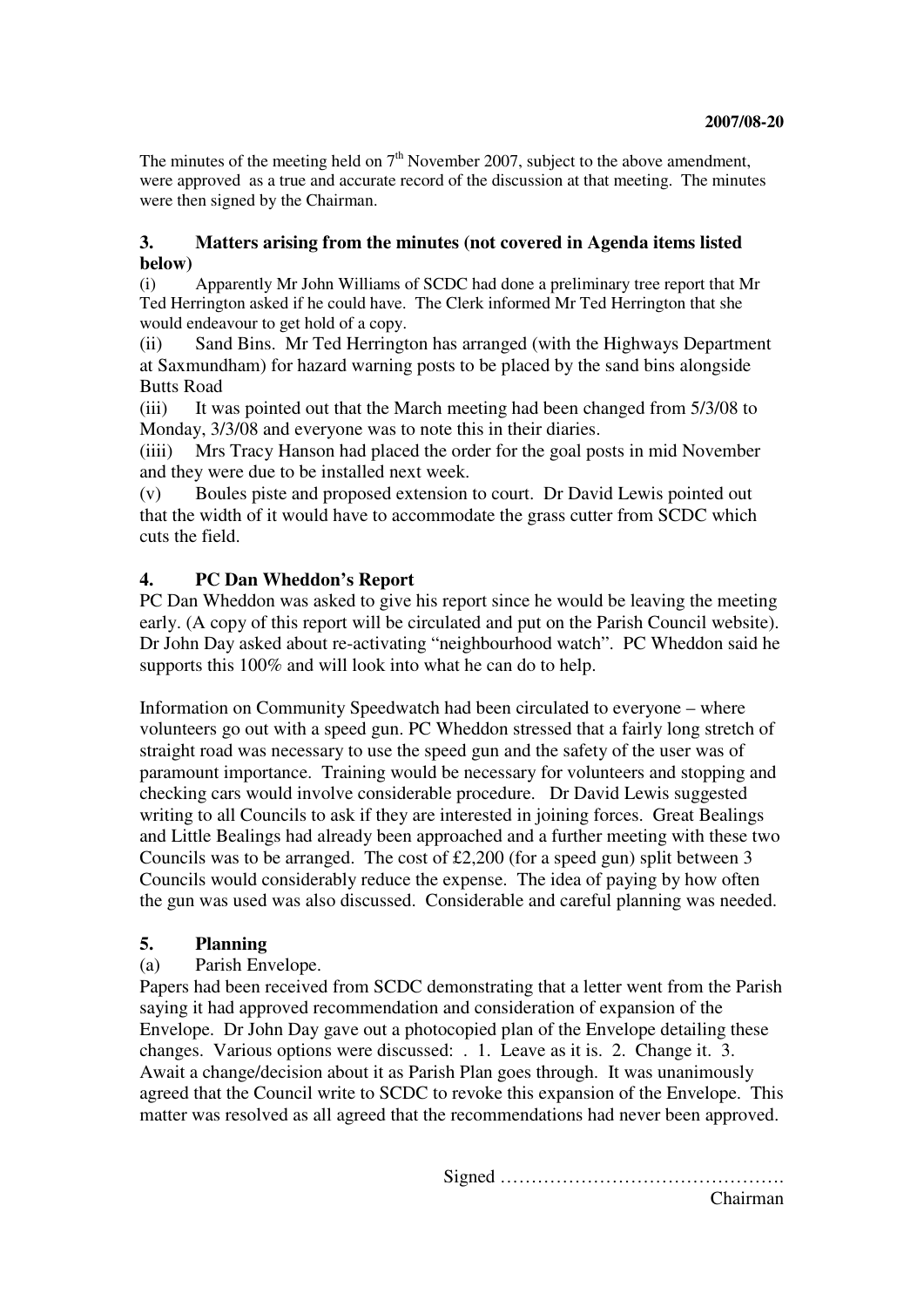**C07/2122 Spindleberry, Church Lane, Playford.** Erection of garage, carport and lean-to covered area, insertion of dormer windows into roof slopes in association with loft conversion, erection of lobby and conversion of garage into kitchen. Permission had been granted by SCDC.

**C07/1944 Playford Mount, Playford, IP13 6PH.** Reconstruction and refurbishmen of existing conservatory. Permission had been granted by SCDC.

# **6. Footpaths/Byways**

Mrs Tessa Innes declared an interest. A letter had been received from Mr Innes over his concerns that byway 7 may be upgraded to make it commuter friendly. He was to have a site meeting with SCDC. Mrs Tessa Innes was asked to keep the Parish Council informed. The Parish Council may make an application to have it down graded as a bridleway.

# **7. Hedge/Grass Cutting**

A letter had been received from Mr Eric Metcalfe over his concerns about the hedges. The Highways department confirmed that the keeping of the hedges was the landowners responsibility. The Parish Council will take it upon themselves to inform anybody who is not keeping their hedges cut back and write to them. It was felt that a formal letter from the Highways Department to the Landowners was not necessary.

SCDC were to do more cuts on the playing field. Whilst previously 7 cuts per year had been carried out now 12 cuts were to take place.

# **8. Communications**

The issue of planning applications being circulated in the cumbersome "brown envelopes" was raised and the trouble we have in adhering to the councils deadline broached. After some discussion it was agreed that when a new planning application comes in the Clerk will keep this copy at her house and those interested can view it within a specified time limit. Upon receipt of the application the Clerk will e-mail councillors all details of the application including the application number so that the councillor may also look on SCDC's web page.

# **9. Suffolk Roadsafe & Community Speed Watch**

This had been dealt with earlier under item 4.

# **10. Welcome Leaflet**

It was agreed to include the activity of recreational boules in the Welcome Leaflet. Another additional facility was the John Belstead playing field. Also to be added to the leaflet.

> Signed ………………………………………. Chairman